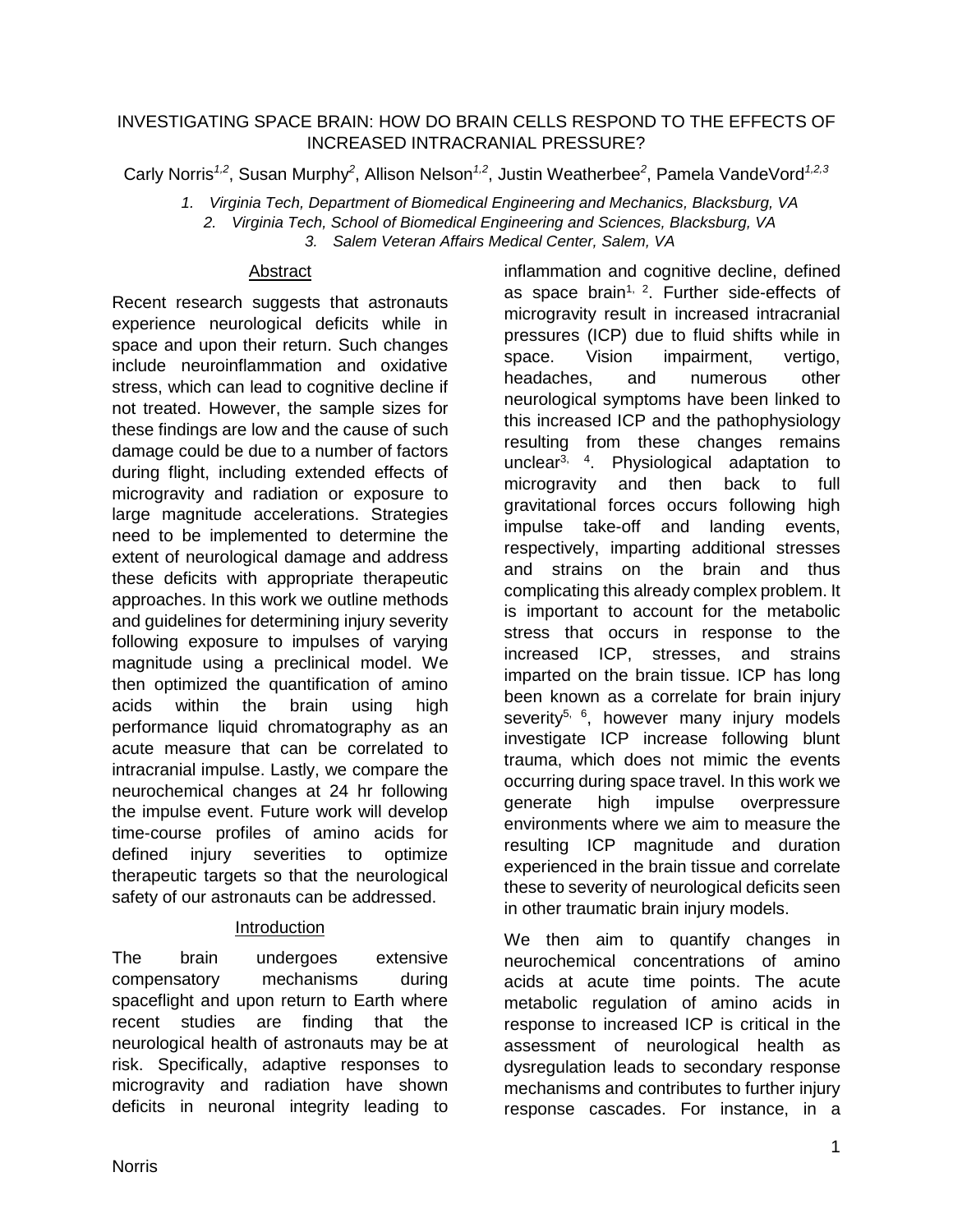healthy brain, concentrations of Glutamate (Glu), an excitatory neurotransmitter, are balanced by  $\nu$ -Aminobutyric acid (GABA), an inhibitory neurotransmitter. When this ratio of Glu:GABA increases, the neuronal cell becomes excitotoxic, leading to cell death<sup>7</sup>. Of particular interest are the metabolic cycles such as, the Glu-Glutamine (Gln) cycle<sup>8</sup>, GABA-GIn cycle<sup>9</sup>, and the conversion of Aspartate (Asp) to Glu in the  $\alpha$ -ketogluterate cycle<sup>10</sup>. Each plays a key role in maintaining homeostasis and concentrations of these free amino acids can depict the extent of metabolic stress the cells are experiencing. While significant changes in neuronal regulation of GABA was previously identified following proton irradiation, using concentrations controlled to mimic those experienced during space travel<sup>11</sup>, this model does not take into account metabolic regulation related to changes in ICP. This work optimized methods quantifying amino acids within the brain for defined static overpressure magnitudes and analyzed profiles in the hippocampus at 24 hr following the high impulse event. Future work will expand on amino acid profiles at various time points for the identification of potential therapeutic targets. With this method of detecting response profiles, we expect accelerated prophylactics and/or treatments for men and women affected by space brain, thus accelerating us to Mars where the risk of long-term neurological deficits are mitigated.

### Methods

### Preclinical Model

Male Sprague Dawley rats were purchased from Envigo and all procedures were performed using an established animal model following approval from the Virginia Tech Institutional Animal Care and Use Committee. The animals were acclimated for at least three days and followed a 12 hour light-dark cycle with food and water administered *ad libitum*. Two main

experiments were performed to: 1) measure intracranial pressure for a range of high impulse events and 2) optimize and quantify amino acid response 24 hr following the high impulse event.

### **High Impulse Event**

To generate a non-impact, high impulse event, we used a 10 ft long Advanced Blast Simulator (ABS) located at the Virginia Tech Center for Injury Biomechanics (CIB). A blast wave was directed along a rectangular test section (1 ft x 1 ft) and the impulse was then absorbed by an end wave eliminator to keep potential wave reflections from hitting the specimen of interest (**Fig. 1**). The blast wave was driven by compressed helium, and peak static overpressure was controlled by the thickness of the acetate membrane between the driver and the transition section. Static overpressure is measured in three locations along the wall of the test section using piezoelectric sensors. This preclinical injury model is described in more detail in Cho et al. (2013) 12 .



**Figure 1**. Advanced Blast Simulator. A) Driver section where compressed gas builds. B) Sloped transition section followed by rectangular test section. C) Location of test specimen. D) End wave eliminator.

# Measuring Intracranial Pressure

Stainless steel pressure transducers (M060) were purchased from Precision Measurement Company (Ann Arbor, MI) with a diameter of 1.52 mm rated to withstand overpressures up to 3400 kPa. ICP and wall pressure transducer signals were conditioned and acquired at 800 kHz using a TMX Multi-Channel High Speed Data Acquisition Recorder (AstroNova Inc., West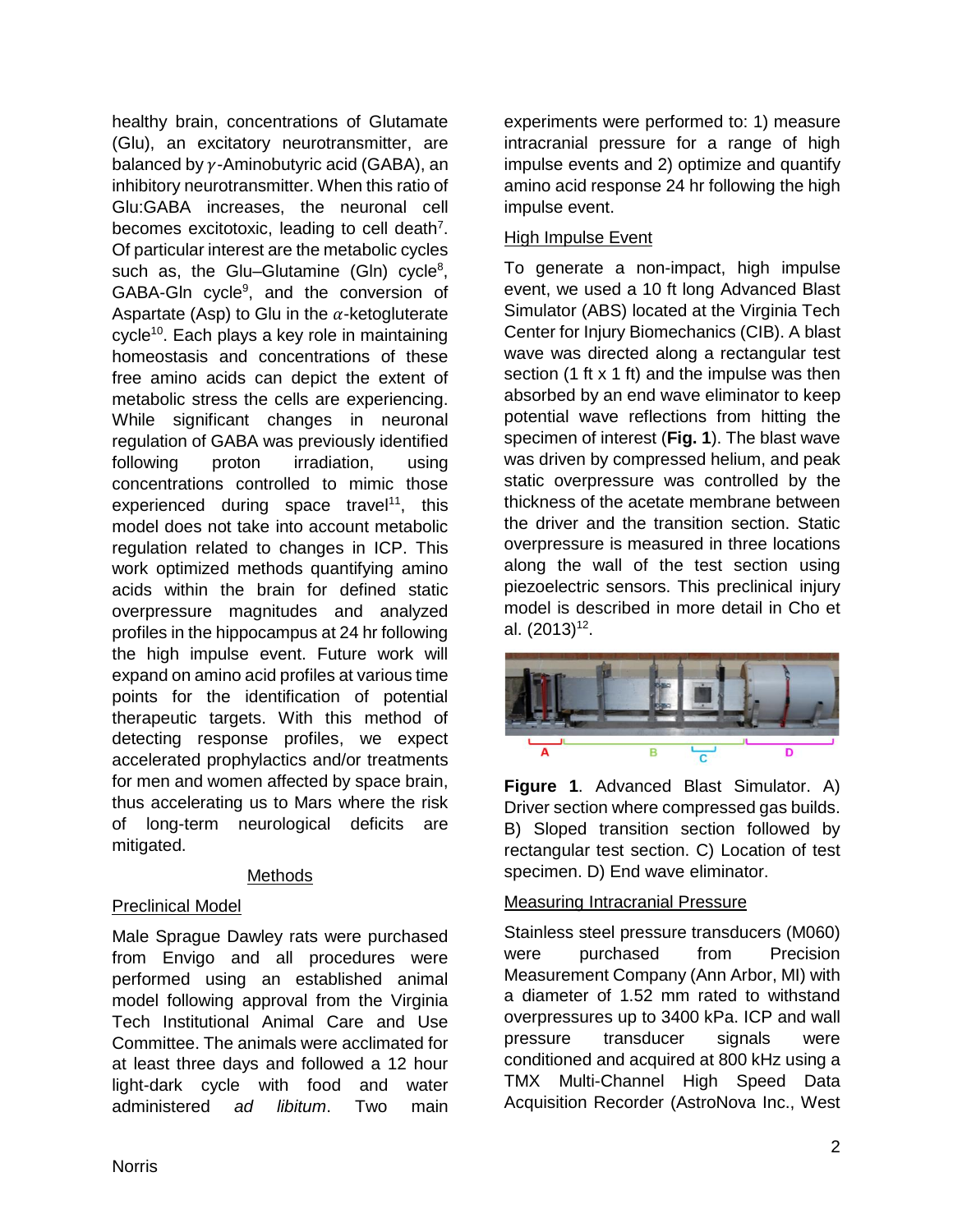Warwick, RI). Cables were shielded using braided sleeving and grounded to the data acquisition system.

Subjects were transported from the animal facility to the CIB where the surgical procedure, high impulse events, and euthanasia occurred. The rats  $(n = 9, 81.4 \pm \frac{1}{2})$ 7.1 days,  $316.6 \pm 20.3$  g) were briefly anesthetized with 4% isoflurane prior to administration of ketamine/xylazine (80 mg/kg / 10 mg/kg). Intracranial surgery was performed through the occiput to minimize interference with the head-on blast wave. Once stabilized in a stereotaxic frame, a vertical incision was made along the back of the scalp exposing the occiput and surrounding musculature. Hydrogen peroxide was used to clean the skull, followed by acetone to degrease the surface. Surrounding musculature was then coated with Vetbond (3M) to control bleeding. A stereotaxic high-speed drill was used to drill a 2 mm hole in the right side of the occiput. Great care was taken not to damage vasculature once the hole was established. The M060 transducer was then inserted parallel to the top of the skull using a 15 gauge, 10 mm long guide cannula (P1 Technologies Inc.) (**Fig. 2**). The guide cannula was removed while the sensor was held in place. Directly to the left, a surgical screw was placed to stabilize the pressure sensor. The hole surrounding the gauge was filled using a viscous acrylate resin (Insta-Cure+) and after full cure, the sensor was tugged to ensure a closed system. The scalp was then sutured shut and reinforced with Vetbond. To prevent snagging and removal of the sensor during the high impulse event, the sensor was sutured to the skin on the upper neck and the torso to secure the shielded wires.

Subjects were suspended within the test section in a taut mesh sling that was secured to the top and bottom of the ABS to reduce movement during the impulse event. The subjects were oriented facing the driver compartment and extra padding was inserted to reduce relative motion inside the sling. The braided sleeving protecting the M060 transducer was taped along the length of the test section and exited the tube just before the end wave eliminator. The subjects were then exposed to four impulse events where the target positive impulses were: 30 kPa\*ms, 50 kPa\*ms, 80 kPa\*ms, and 110 kPa\*ms. The experiment was replicated three times, thus each subject was exposed to a total of 12 events. Euthanasia immediately followed the final blast exposure and brain tissue was harvested to confirm sensor placement by Hematoxylin and Eosin (H&E) stain (Abcam).



**Figure 2.** Stereotaxic reference for sensor and screw placement.

Data was processed in MATLAB (Mathworks, Natick, MA) where a  $6<sup>th</sup>$  order low-pass Butterworth filter was applied with a cutoff frequency of 16500 Hz. Positive impulses for both static overpressure and intracranial pressure, defined in **Figure 3**, were then quantified (**Table 2-3**).

### HPLC Optimization

High performance liquid chromatography (HPLC) methods were optimized to the following criteria, adapted from Zhang et al.  $(2013)^{13}$ :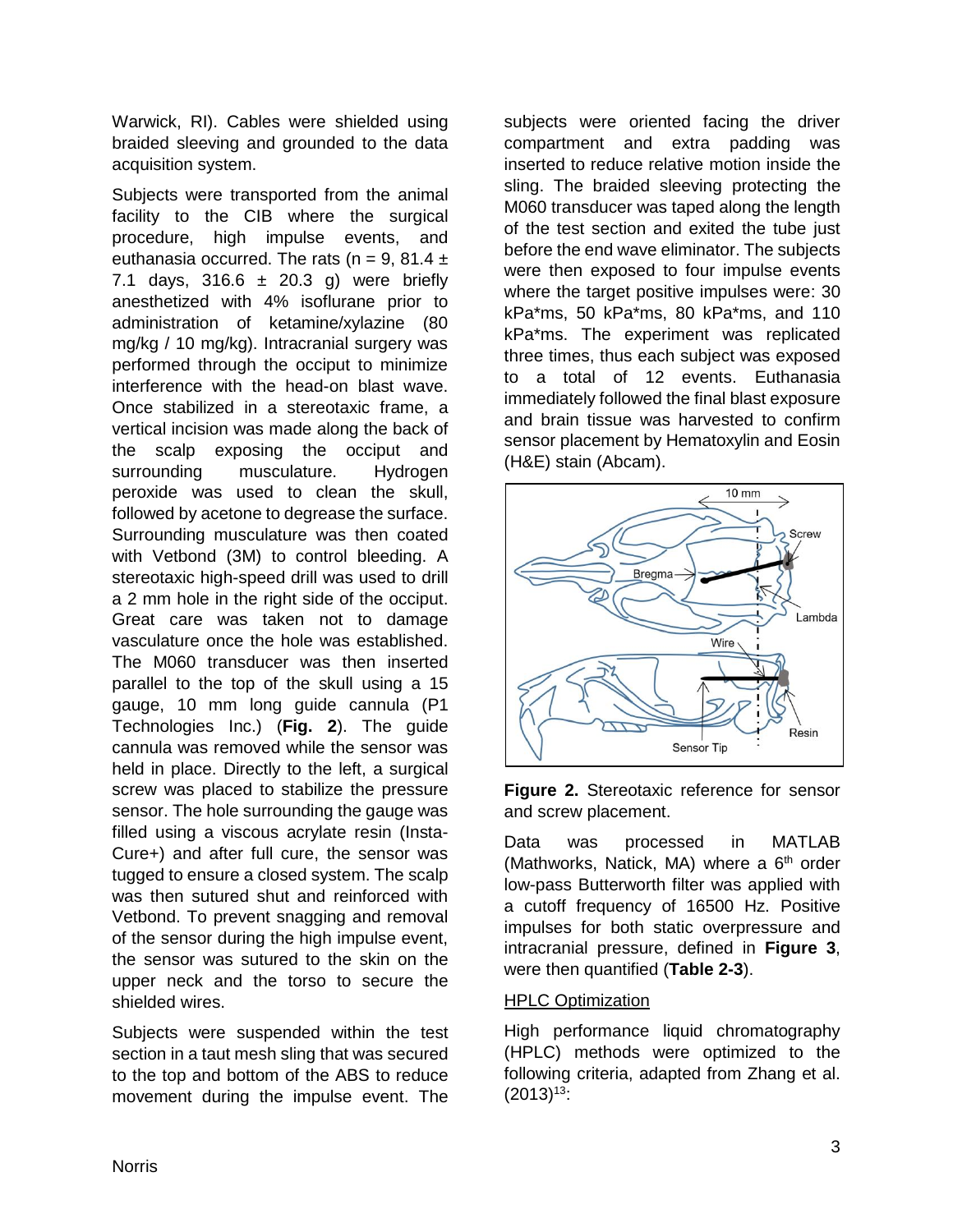| Mobile phase           | 76.5% 75 mM Phosphate<br>buffer, pH 6.3, 20%<br>Methanol, 3.5% Acetonitrile                          |  |
|------------------------|------------------------------------------------------------------------------------------------------|--|
| Analytical<br>column   | C18 Hypersil™ 3 µm BDS 3<br>$mm \times 150$ mm                                                       |  |
| Guard cartridge        | Universal Uniguard Holder<br>3 mm i.d.                                                               |  |
| Flow rate              | $0.4$ mL/min                                                                                         |  |
| Column<br>temperature  | 45 °C                                                                                                |  |
| Voltage                | 550 mV                                                                                               |  |
| Derivatizing<br>agent  | 27 mg of OPA; 1 ml of<br>methanol; 9 mL of 0.2 M<br>$H_3BO_3$ and 5 µL of $C_2H_6OS$<br>$(\beta ME)$ |  |
| Calibration<br>method  | <b>External Standard</b>                                                                             |  |
| Type of<br>detection   | Electrochemical detection                                                                            |  |
| Run time               | 28 min                                                                                               |  |
| Analytes<br>quantified | Ala, Arg, Asp, Ser, Tau,<br>Thr, Glu, Gln, Gly, GABA                                                 |  |
| Sample                 | Amino acids extracted from<br>rat brain                                                              |  |

**Table 1.** Optimized HPLC methods for amino acid analysis.

### Amino Acid Extraction and Quantification

To investigate the neurochemical response at 24 hours following a high impulse event, non-instrumented subjects were exposed to a single event (128.6  $\pm$  6.5 kPa) and then euthanized 24 hours later ( $n = 5$ , 76 days,  $315.2 \pm 9.0$  g). Control subjects underwent all experimental procedures except for the impulse event (n = 4, 76 days,  $320.25 \pm 10.9$ g).

Brain tissue was quickly extracted (< 2 min), rinsed with 0.9% saline solution, and placed on ice for dissection. Regions of interest were stored in centrifuge vials on dry ice and transported to long term storage at -80°C.

Tissue mass in each vial was recorded. This tissue was then diluted with 500 μl of deionized water and homogenized. The samples were centrifuged twice at 10,000 rpm, 4°C for 20 min. The samples were then centrifuged through a 0.22 μm filter (Costar Spin-X) at 10,000 rpm, 4°C for 20 min to isolate the free amino acids. Lastly, 10 μls was diluted in 990 μls of deionized water and placed in the autosampler rack at 6°C to slow degradation as much as possible. Samples were loaded into the rack one at a time to prevent degradation over the full sequence run time.

Stock solutions were prepared individually by dissolving 30 mg of each amino acid into 10 mL deionized water. These concentrations were aliquotted into vials and stored at -80°C until use. The standards were then thawed and four μls of each stock solution (40 μl total) was diluted with 1.960 ml deionized water. The standards were then serially diluted four times, and each standard concentration was placed in the autosampler rack at 6°C. Calibration curves and regression coefficients for each standard were determined (**Table 4**). The concentration of each amino acid was then quantified in μg per g of tissue based on these calibration curves.

# Results

# Intracranial Pressure Response

The ABS static overpressure traces followed the Friedlander waveform (**Fig. 3**), and positive impulses calculated from the static overpressure traces, in **Table 2** demonstrate that the static overpressures for each subject were controlled and repeatable. However, in **Table 3**, while intracranial impulses increase as static overpressures increase, results are inconsistent across animals.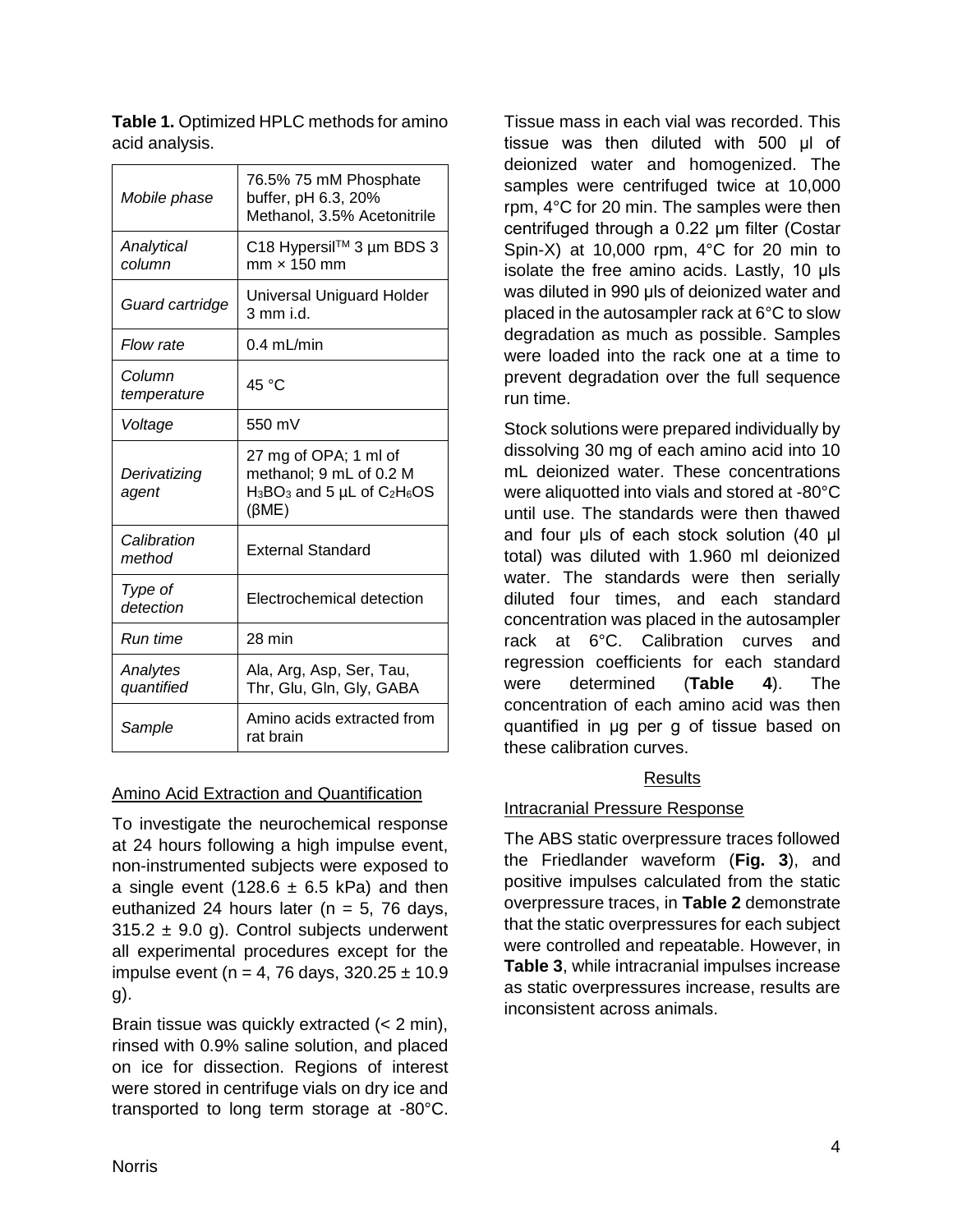

**Figure 3.** A) Friedlander waveform. B) Representative static overpressure traces for a single subject.

| <b>Table 2.</b> Average positive impulse of the |  |  |  |
|-------------------------------------------------|--|--|--|
| triplicate static overpressure events $\pm$     |  |  |  |
| standard deviation.                             |  |  |  |

| Subject | 30 kPa*ms       | 50 kPa*ms      | 80 kPa*ms       | 110 kPa*ms       |
|---------|-----------------|----------------|-----------------|------------------|
| 1       | $30.5 \pm 1.1$  | $52.8 \pm 2.2$ | $73.1 \pm 5.6$  | $114.4 \pm 7.1$  |
| 2       | $32.4 \pm 2.0$  | $51.6 + 4.6$   | $79.1 \pm 16.3$ | $124.5 \pm 0.8$  |
| 3       | $43.5 \pm 12.6$ | $57.9 \pm 3.8$ | $85.5 \pm 6.2$  | $102.8 \pm 12.3$ |
| 4       | $36.4 \pm 2.1$  | $57.2 \pm 4.1$ | $82.1 \pm 4.5$  | $112.1 \pm 3.7$  |
| 5       | $35.6 \pm 2.8$  | $51.3 \pm 3.8$ | $72.7 \pm 3.1$  | $109.7 \pm 2.6$  |
| 6       | $36.6 \pm 1.5$  | $54.6 \pm 2.1$ | $81.6 \pm 5.5$  | $111.5 \pm 4.0$  |
| 7       | $34.0 \pm 1.8$  | $59.5 \pm 4.2$ | $78.0 \pm 7.8$  | $122.6 \pm 1.6$  |
| 8       | $32.3 \pm 4.6$  | $55.9 \pm 3.0$ | $82.0 \pm 14.9$ | $107.1 \pm 7.4$  |
| 9       | $34.4 + 4.9$    | $51.1 \pm 3.8$ | $80.6 \pm 10.0$ | $114.3 \pm 5.3$  |

**Table 3.** Average positive impulse of the triplicate intracranial pressure events  $\pm$ standard deviation.

| Subject<br># | 30 kPa*ms             | 50 kPa*ms            | 80 kPa*ms        | 110 kPa*ms       |
|--------------|-----------------------|----------------------|------------------|------------------|
| 1            | 166.7.5 $\pm$<br>67.6 | $190.8 \pm 66.9$     | $131.7 \pm 50.6$ | $158.9 \pm 27.9$ |
| 2            | $268.6 \pm 71.5$      | $418.7 \pm 49.4$     | $260.6 \pm 93.0$ | $285.8 \pm 40.8$ |
| 3            | 239.4 $\pm$<br>193.6  | 245.7 $\pm$<br>121.8 | $152.6 \pm 42.6$ | $251.9 \pm 62.3$ |
| 4            | $65.3 \pm 12.0$       | $119.8 \pm 53.9$     | $291.7 \pm 15.1$ | $238.1 \pm 63.2$ |
| 5            | $24.2 \pm 13.5$       | $45.8 \pm 38.5$      | $72.9 \pm 3.4$   | $120.4 \pm 19.1$ |
| 6            | $38.6 \pm 2.1$        | 42.1 $\pm$ 1.2       | $47.8 \pm 0.8$   | $62.3 \pm 7.7$   |
| 7            | $36.4 \pm 2.7$        | $84.6 \pm 10.0$      | $121.0 \pm 15.1$ | $182.4 \pm 7.4$  |
| 8            | $30.4 \pm 7.0$        | $45.2 \pm 5.0$       | 63.1 $\pm$ 7.9   | $70.2 \pm 5.0$   |
| 9            | $50.6 \pm 5.6$        | $53.2 \pm 16.6$      | $73.6 \pm 9.3$   | $105.6 \pm 3.9$  |

In many cases, this is due to M060 sensor malfunction. **Figure 4** shows examples of erratic spikes from the sensors that led to corrupt data. This includes examples where the ICP is amplified significantly beyond the static overpressure (**Fig. 4A**), and sharp negative spikes immediately follow sharp positive spikes, which reach near impossible vacuum pressures, in the middle of the anticipated impulse region (**Fig. 4B-Fig. 4C**). While the positive impulse in **Figure 4D** follows the static overpressure as expected, the negative impulse still reaches values outside reasonable limits.

Nevertheless, in cases such as Subject 9 for example, the ICP traces follow expected trends shown in Leonardi et al.  $(2011)^{14}$  and Bolander et al.  $(2011)^{15}$  where the peak ICP is directly correlated to incident overpressure and the energy transferred to the brain tissue through skull flexure is represented by the frequencies of the positive ICP impulse (**Fig. 5**). ICP baselines are re-established within 2 ms of exposure, however, this is not the same story for neurochemical concentrations.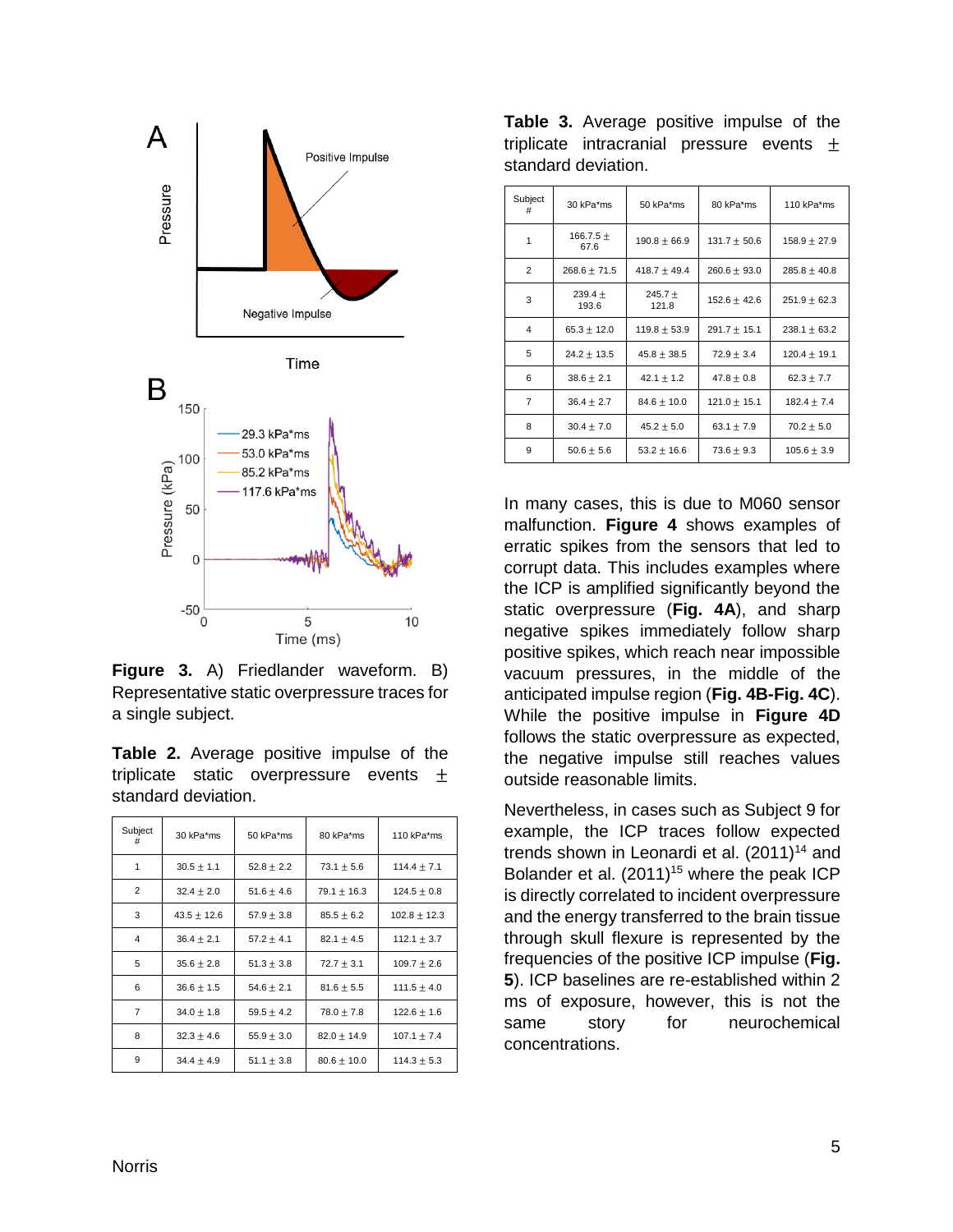

**Figure 4.** Examples of corrupt ICP response with M060 pressure transducers. A) The ICP trace is two orders of magnitude greater than the overpressure, indicating an amplified signal. B) The trace follows the expected trend of the ICP impulse, however it seems there is an underlying frequency and erratic amplitude spiking. C) Initial ICP trace follows the expected trend, but is interrupted by a phantom signal of large magnitude. D) Signal follows expected positive impulse, however negative impulse is beyond vacuum pressure.

Sensor placement was confirmed for each subject using H&E staining methods. It was found that in most cases, even though the sensor was placed in the right occiput, it angled medially towards the ventricles or laterally to the left (**Fig. 6**). As mentioned in

Leonardi et al.  $(2011)^{14}$ , peak pressures in the ventricles are less than those in tissue, however, ventricle readings were more consistent. The location of the sensor tip is a critical control measure which could account for intersubject variability.



**Figure 5.** ICP traces for increasing incident static overpressures of 47.1, 60.7, 109.9, and 134.2 kPa in Subject 9.



**Figure 6.** Confirmed location of M060 sensor tip in the left anterior commissure of Subject 9 where the tissue is frozen in a sucrose solution (top) and stained using H&E techniques (bottom).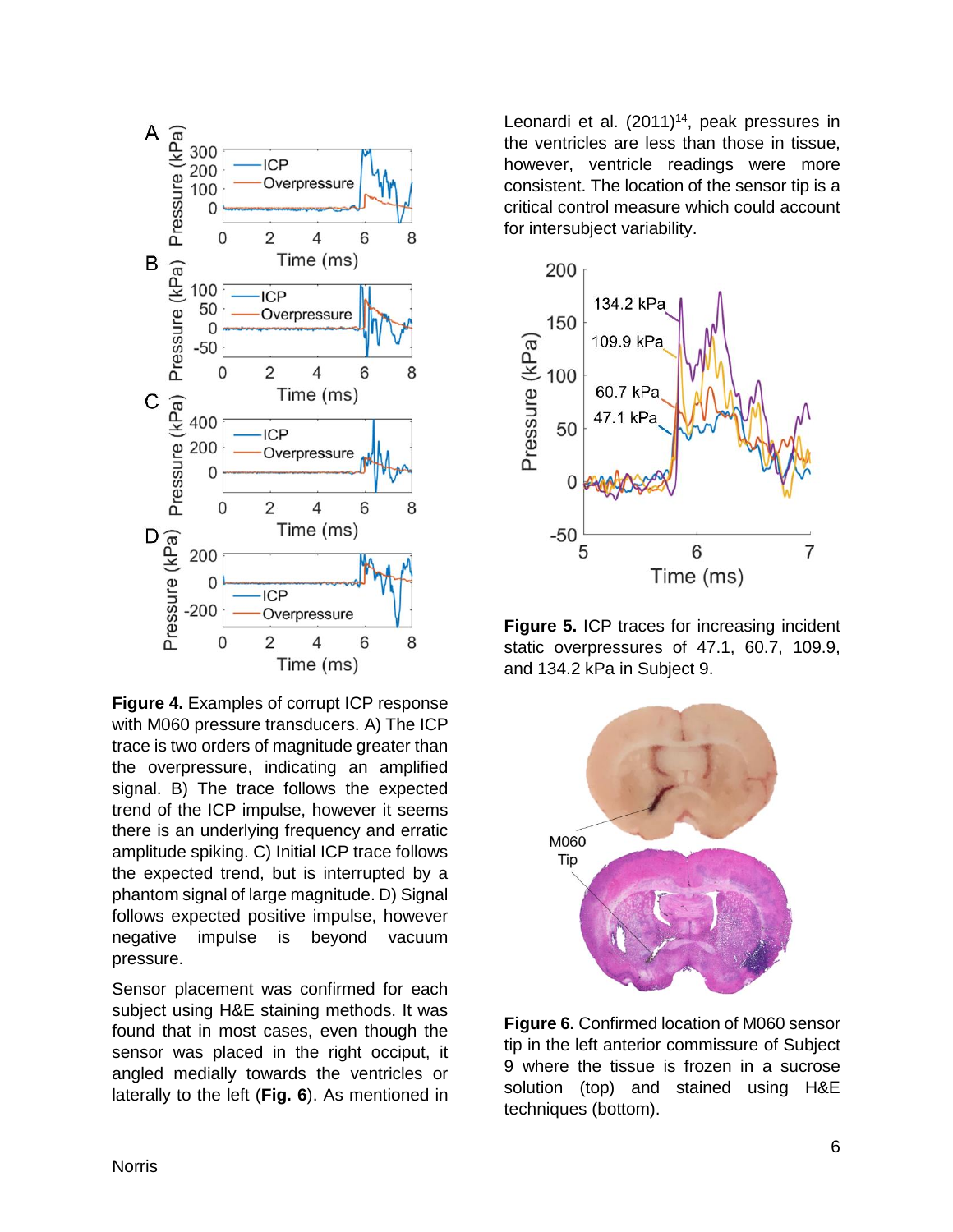### Neurochemical Response

Optimization of HPLC methods resulted in the chromatogram in **Figure 7** where 10 amino acids of interest are separated and identified: Aspartate (Asp), Glutamate (Glu), Serine (Ser), Glycine (Gly), Glutamine (Gln), Threonine (Thr), Taurine (Tau), Alanine (Ala), Arginine (Arg), and GABA. Regression coefficients from the calibration curves in **Table 4** all exceed 0.99, indicating exceptional sensitivity to changes in amino acid concentrations for each analyte of interest.



**Figure 7.** A representative chromatogram of 10 amino acid standards (3 mg/mL).

| <b>Standard</b> | $R^2$  | <b>Standard</b> | $R^2$  |
|-----------------|--------|-----------------|--------|
| Asp             | 0.9951 | Thr             | 0.9997 |
| Glu             | 0.9986 | Tau             | 0.9982 |
| Ser             | 0.9994 | Ala             | 0.9999 |
| Gly             | 0.9999 | Arg             | 0.9997 |
| Gln             | 0.9986 | GABA            | 0.9996 |

**Table 4.** Regression coefficients of calibration curves for each standard.

The neurochemical response of all 10 analytes were quantified in the hippocampus at 24 hr following the high impulse event. The hippocampus was selected as a region known for its sensitivity to metabolic

changes, where neuroinflammation and neurodegeneration have been quantified in this model previously at 24 hr<sup>16</sup>. Following high impulse event, there was an increase in Glu and a decrease in GABA, resulting in a significant increase in the Glu:GABA ratio (p=0.05) (**Fig. 8C**). Further, the increased Gln (p=0.08) and Asp indicate an excess excitatory presence and thus increased metabolic demand.



**Figure 8.** Amino acid concentrations normalized to tissue weight 24 hr following high impulse event. A) Average increase in Gln  $(\#p = 0.08)$ . B) Average increase in Asp. C) Average increase in Glu. D) Average decrease in GABA. E) Significant increase in  $Glu:GABA$  (\*p = 0.05).

#### **Discussion**

ICP impulse and magnitude increased with increasing static overpressure, the HPLC methods separate and quantify the metabolites with high sensitivity, and metabolic stress was identified at 24 hours following high impulse event.

While the piezoelectric wall sensors demonstrated repeatable overpressure measurements within the ABS, it is apparent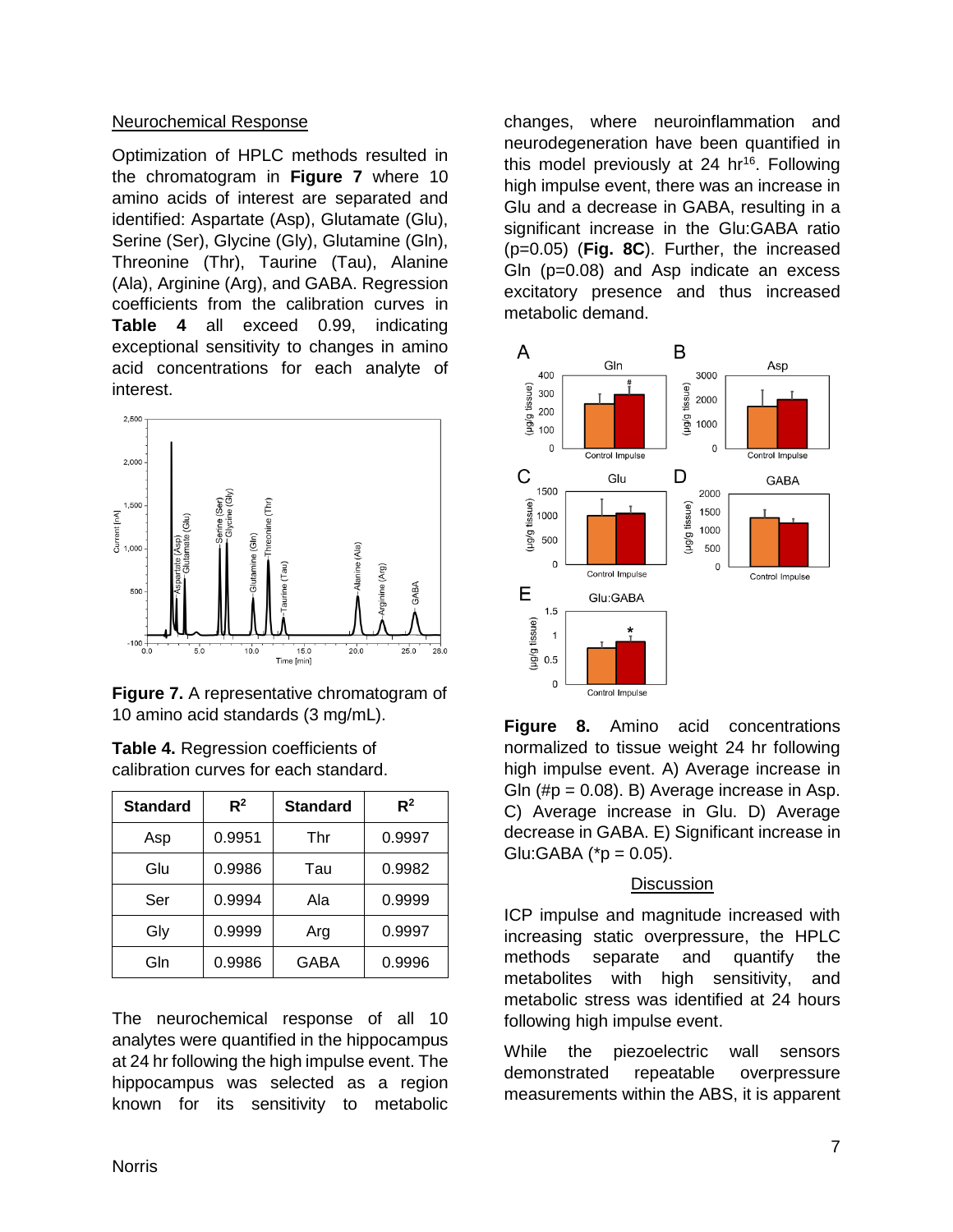that the inconsistencies in the M060 sensor ICP measurements make them unreliable as a correlate for severity of tissue disruption. The disagreement in positive ICP impulses between Subjects 1-4 and Subjects 5-9 warranted further investigation. The M060 sensors were tested in the ABS at various orientations and it was determined that they are not suitable in such high impulse environments. Future work will incorporate different pressure gages that have been tested and approved for high impulse scenarios<sup>17</sup>. Additional efforts will also be made to control the angle of sensor insertion.

Metabolic stress was identified in the hippocampus at 24 hr where increased Glu:GABA could indicate excessive excitability of the neurons. Over-excitability leads to an excess of Glu, yet only a marginal increase was observed. Nevertheless, this data shows a more significant increase in Gln, indicating that the astrocytes are effectively converting excess Glu to Gln. With an excess Gln and Asp, inhibitory neurons should be able to generate more GABA, but without the proper energy stores, it is projected that these components are not used up and GABA is not generated fast enough to properly balance the excess excitability<sup>18</sup>. Thus, it is likely that in this case energy stores are being depleted. Without enough energy to regulate membrane potential, excitability may become exacerbated and be the cause of detected neuroinflammation and neurodegeneration.

A similar injury model to this design is blastinduced traumatic brain injury (bTBI) where a high impulse event occurs without blunt force trauma and the brain undergoes metabolic stress. One study used magnetic resonance spectroscopy (MRS) to quantify metabolites in *ex vivo* hippocampal tissue at 24 hr following bTBI where they found a decrease in GABA, however, there was also a significant decrease in Glu<sup>16</sup>. Another study that quantified metabolites using MRS on *ex*  *vivo* hippocampal fluid extracts at 24 hours following bTBI saw a significant increase in Asp and GABA and significant decreases in Glu and  $G\ln^{19}$ . Provided that these studies show conflicting results with each other as well as the results shown in **Figure 8**, further work should be done using a more sensitive, controlled, approach, such as HPLC.

The results in **Figure 8** most closely align with results from an impact model for mild traumatic brain injury where they found trends of increases in Glu and Gln at 24 hr and significant increases in Asp and GABA using HPLC methods $^{20}$ . In this case, the increase in GABA is likely an overcompensation for the initial excitability that occurred prior to this 24 hr assessment. It is expected that pathophysiology from nonblunt injuries would differ. Future work will focus on the development of a temporal profile for amino acids at 1 hr, 4 hr, 24 hr, and 48 hr after insult. These are expected to aid in the distinction between the response to blunt impact versus high impulse event. Furthermore, it is critical to continue this work towards understanding the pathophysiology of non-impact injuries in the context of space travel.

This work demonstrates repeatability of the high impulse events and drives the need for further investigation of the metabolic response at various time points. Once these profiles are developed *ex vivo*, the metabolic response has the potential to be investigated *in vivo* using MRS in humans to determine stage of metabolic stress and allow doctors to effectively treat their patients.

# **Conclusion**

ICP impulse was directly correlated to static overpressure impulse, however, further work will be conducted to ensure sensor repeatability prior to defining injury severity. Metabolic distress was detected in the hippocampus at 24 hr following a single high impulse event. Future work will investigate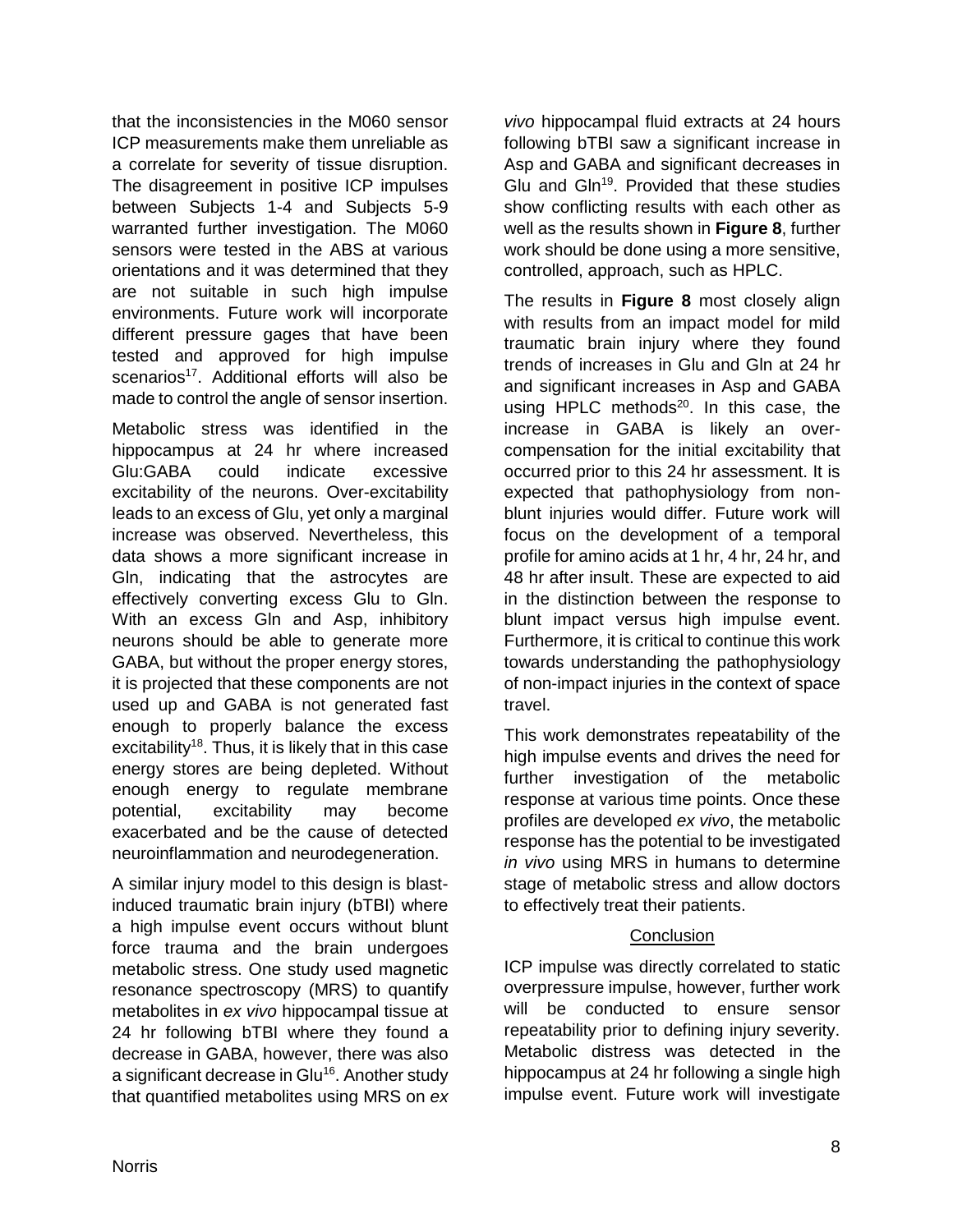temporal metabolic profiles at 1 hr, 4 hr, 24 hr, and 48 hr following high impulse events where we aim to translate this work *in vivo*  using MRS to confirm these metabolic profiles. Once the profiles have been established, therapeutic targets can be identified and diagnostic measures using MRS in humans following space travel can be implemented to ensure the neurological safety of current and future explorers.

#### **Acknowledgements**

The authors would like to thank Dr. James C. DeMar and Janice Mayer for assistance with HPLC optimization and Dave Ritzel for his assessment of intracranial pressure sensor inconsistencies. We also want to thank the Virginia Space Grant Consortium and the Institute for Critical Technology and Applied Science at Virginia Tech for funding this research.

### References

- 1. Jandial, R., et al., *Space-brain: The negative effects of space exposure on the central nervous system.* Surgical neurology international, 2018. **9**: p. 9-9.
- 2. Parihar, V.K., et al., *What happens to your brain on the way to Mars.* Science Advances, 2015. **1**(4): p. e1400256.
- 3. Marshall-Goebel, K., R. Damani, and E.M. Bershad, *Brain Physiological Response and Adaptation During Spaceflight.* Neurosurgery, 2019. **85**(5): p. E815-E821.
- 4. Michael, A.P. and K. Marshall-Bowman, *Spaceflight-Induced Intracranial Hypertension.* Aerospace Medicine and Human Performance, 2015. **86**(6): p. 557-562.
- 5. Hardy, W.N., et al., *A study of the response of the human cadaver head*

*to impact.* Stapp car crash journal, 2007. **51**: p. 17-80.

- 6. Ward, C., M. Chan, and A. Nahum, *Intracranial Pressure — A Brain Injury Criterion.* SAE Transactions, 1980. **89**: p. 3867-3880.
- 7. Guerriero, R.M., C.C. Giza, and A. Rotenberg, *Glutamate and GABA imbalance following traumatic brain injury.* Curr Neurol Neurosci Rep, 2015. **15**(5): p. 27.
- 8. Rothman, D.L., et al., *In vivo NMR studies of the glutamate neurotransmitter flux and neuroenergetics: implications for brain function.* Annu Rev Physiol, 2003. **65**: p. 401-27.
- 9. Bak, L.K., A. Schousboe, and H.S. Waagepetersen, *The glutamate/GABA-glutamine cycle: aspects of transport, neurotransmitter homeostasis and ammonia transfer.* J Neurochem, 2006. **98**(3): p. 641-53.
- 10. Simon, G., J.B. Drori, and M.M. Cohen, *Mechanism of conversion of aspartate into glutamate in cerebralcortex slices.* The Biochemical journal, 1967. **102**(1): p. 153-162.
- 11. Lee, S.-H., et al., *Neurophysiology of space travel: energetic solar particles cause cell type-specific plasticity of neurotransmission.* Brain structure & function, 2017. **222**(5): p. 2345-2357.
- 12. Cho, H.J., et al., *Blast induces oxidative stress, inflammation, neuronal loss and subsequent shortterm memory impairment in rats.* Neuroscience, 2013. **253**: p. 9-20.
- 13. Zhang, Q., et al., *Fast UHPLC Methods for Analysis of Amino Acids*, in *PITTCON Conference and Expo*. 2013: Philadelphia, PA.